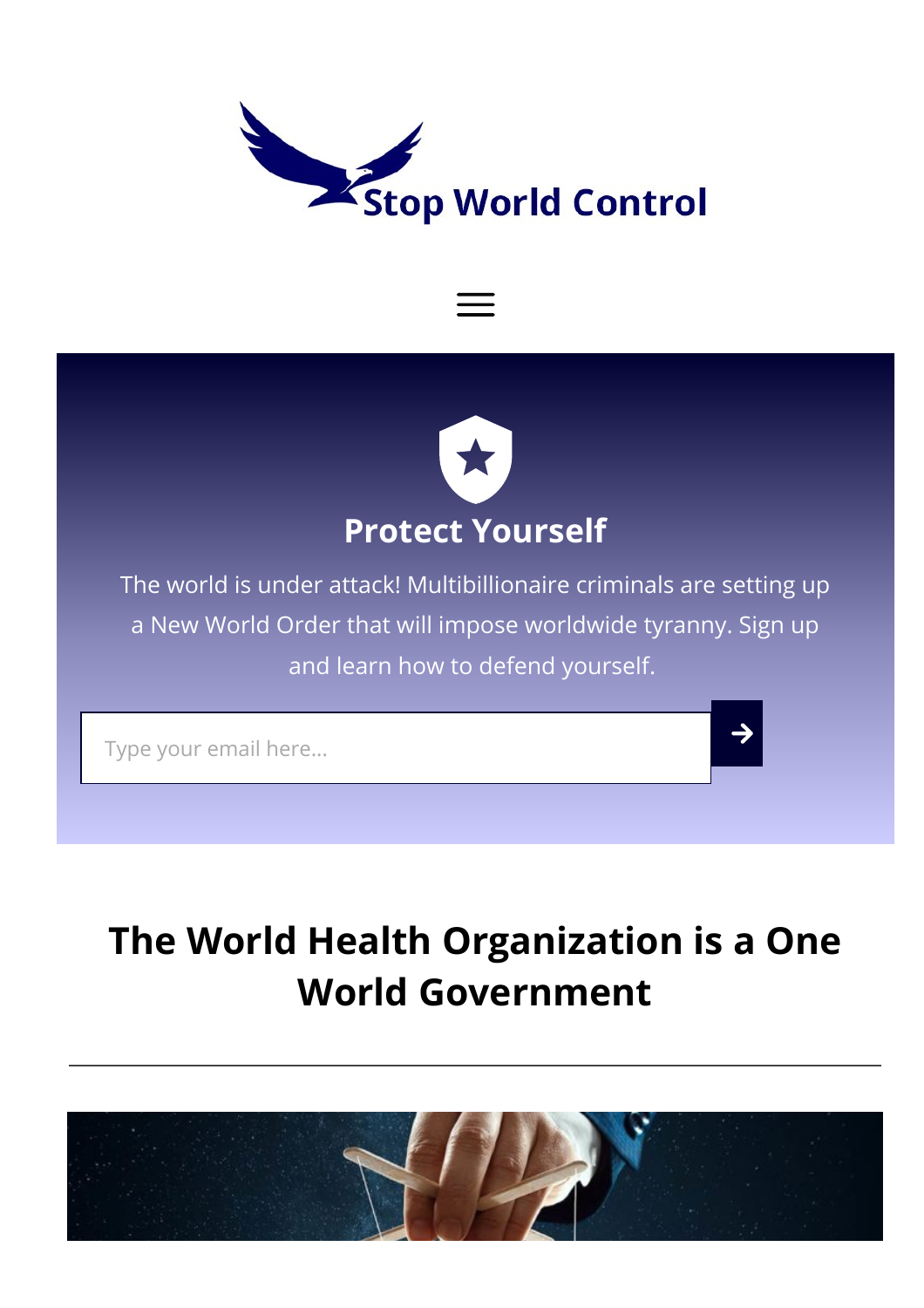

# Did you know the World Health Organization is literally set up to operate as a one world government?



Did you know that when the WHO declares a pandemic, the laws of all the nations are nullified, and the entire world is submitted to the so called 'constitution' of the WHO?



Did you know the WHO can at any time declare a pandemic, based on any [fraudulent](https://stopworldcontrol.com/who/) diagnostic tool?

 $\overline{\phantom{a}}$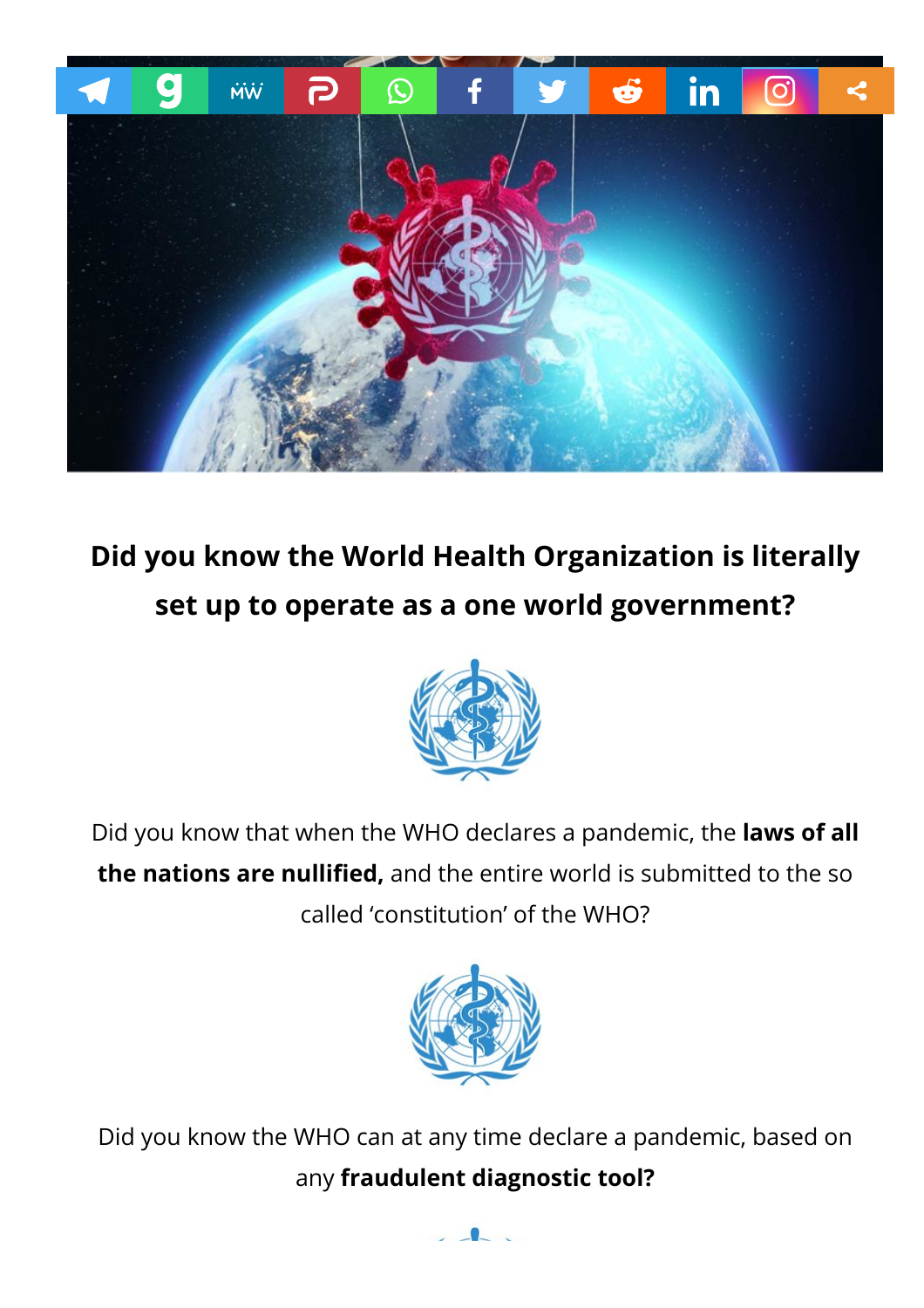

Did you know the WHO declared the pandemic based on the severely flawed PCR test, which produces up to 94% of false positives?



Did you know that all the nations of the world are bound to **unquestioning submission** to whatever guidelines the WHO issues?



Did you know the WHO is owned and controlled by private individuals, who are not democratically elected by anyone?



Did you know this makes the WHO effectively a private entity that rules the entire world, outside of any form of democracy?

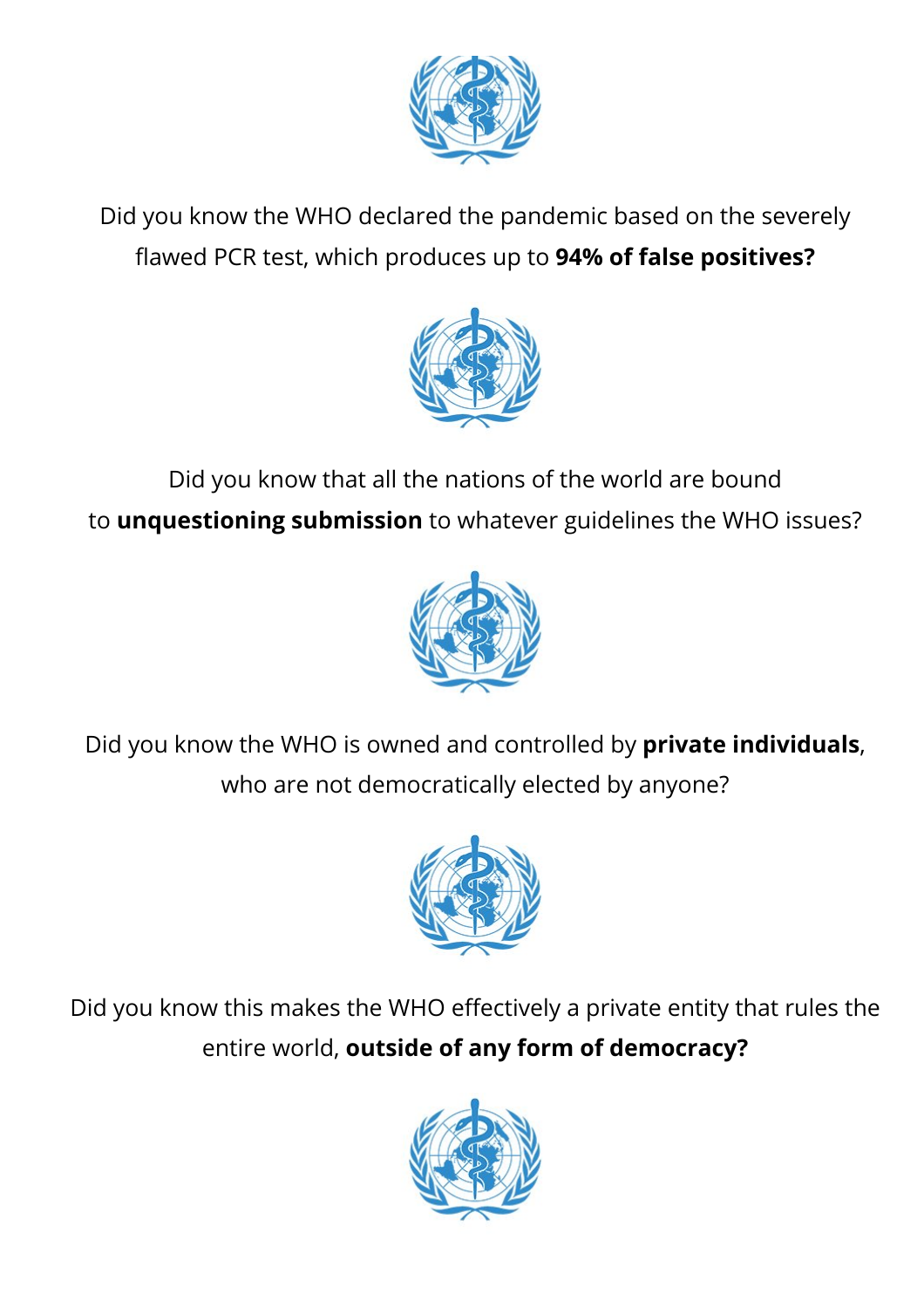Did you know the entire health system of our world is **owned by financial** oligarchs, who use it to dominate all of humanity?



These are some of the facts exposed by the top experts from the World Health Organization and United Nations in the GRAND JURY [EVIDENCE](https://stopworldcontrol.com/jury/) 1. Their information is confirmed by experts from the British Navy, the US Marine Corps, the UK government, the CDC, British Intelligence Services, etc. What they reveal in the Grand Jury Evidence is so disturbing and alarming, that I will share three short summaries of this document in this email.

#### Please read with full attention and share this far and wide. We need to warn humanity.

All the official documents and evidence that solidify these claims can be found in the Grand Jury Evidence 1, which can be [downloaded](https://loj291.infusionsoft.com/app/bardEmailFunnel/~Link-5769589~) here.

## The City of London and world dominance

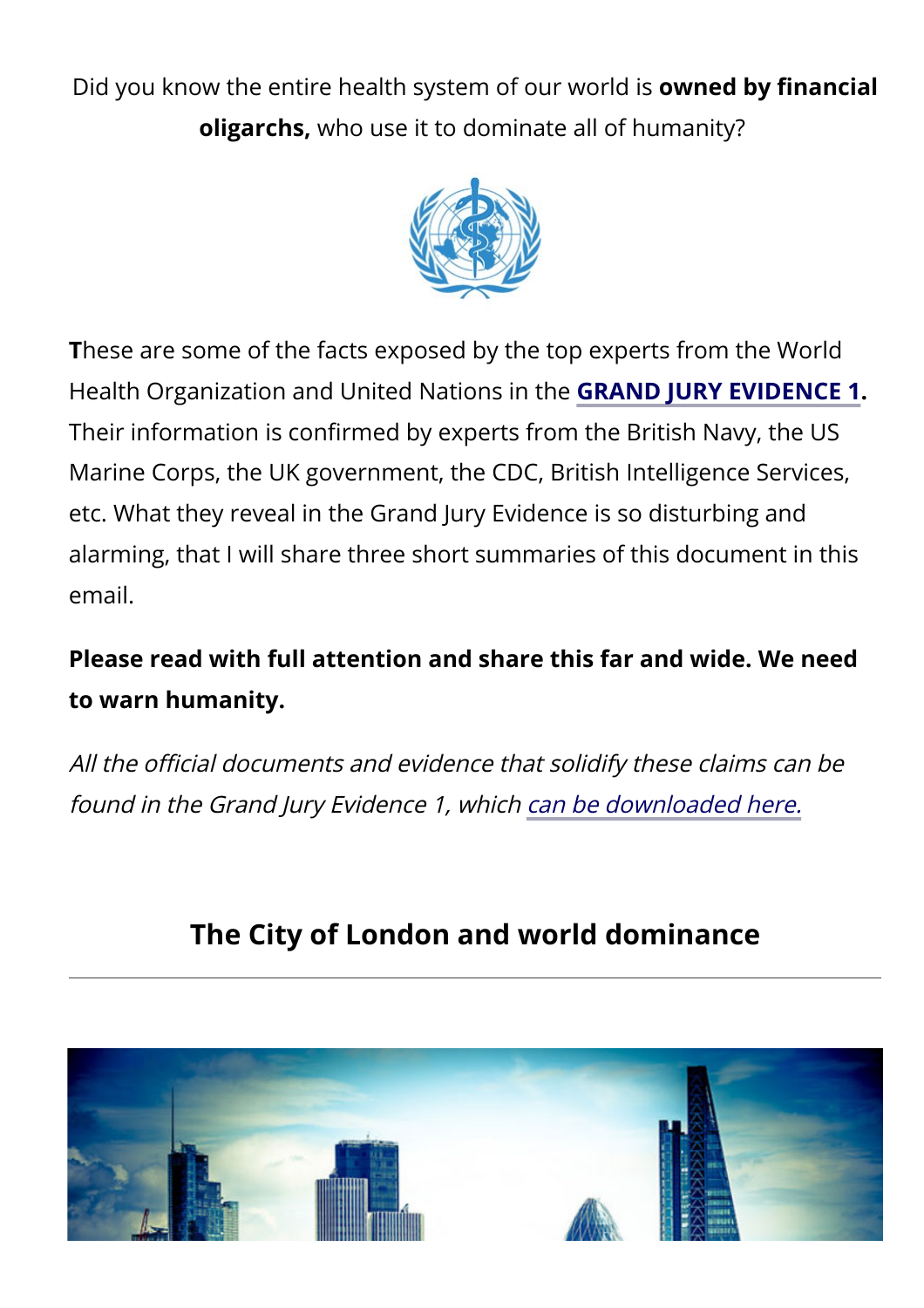

The first two expert witnesses during session 2 of the Grand Jury are a former officer of the *British Intelligence Services* (partner agency to the US National Security Agency) and a Canadian investigative journalist with strong historical knowledge.

#### They explain the long history of the aim for world dominance by the British elite.

The British Empire still exists, and includes the United Kingdom, Canada, Australia, New Zealand, India, 19 African countries and the Caribbean, while their influential hand extends into virtually every other nation of the world.

The headquarters of the British elite are in the City of London, an area of one square mile in the heart of London. The City of London isn't governed by the British government, but on the contrary, reigns supreme over it. The City of London has its own courts and police and has never been challenged in its sovereignty and self-government. It rules over the Crown and most of the Earth.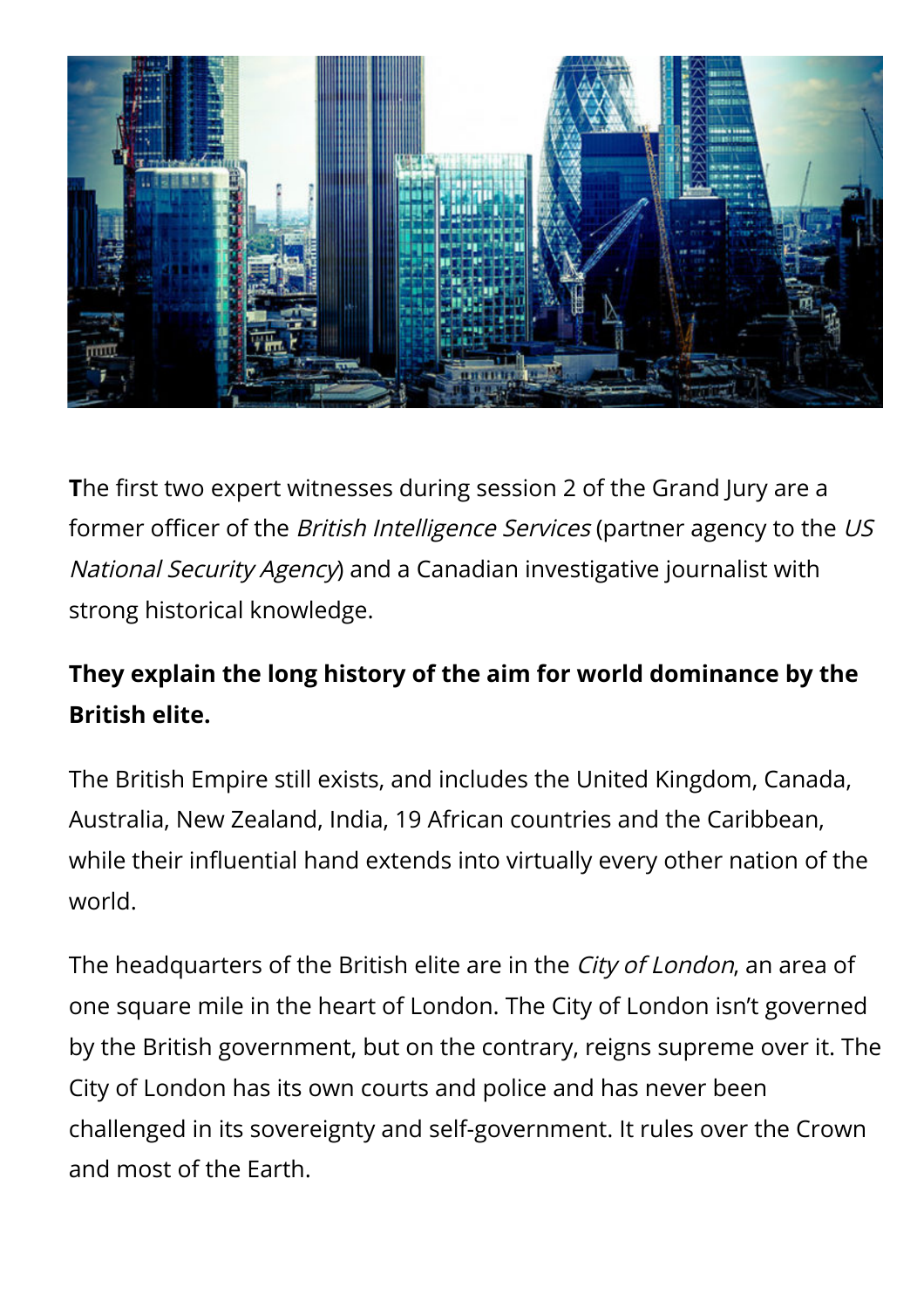They created democracy as an illusion to keep the people at peace, while the City of London calls the shots and pulls the strings.

This elite has made several attempts at so-called 'New World Orders', which have all failed. They almost succeeded in reining in the United States, but failed there as well.

Now they are using pandemics - and other orchestrated disasters which they have planned - to further their goal of world domination, using psychological techniques to get the world population to blindly obey their every command, under the guise of 'keeping everybody safe'.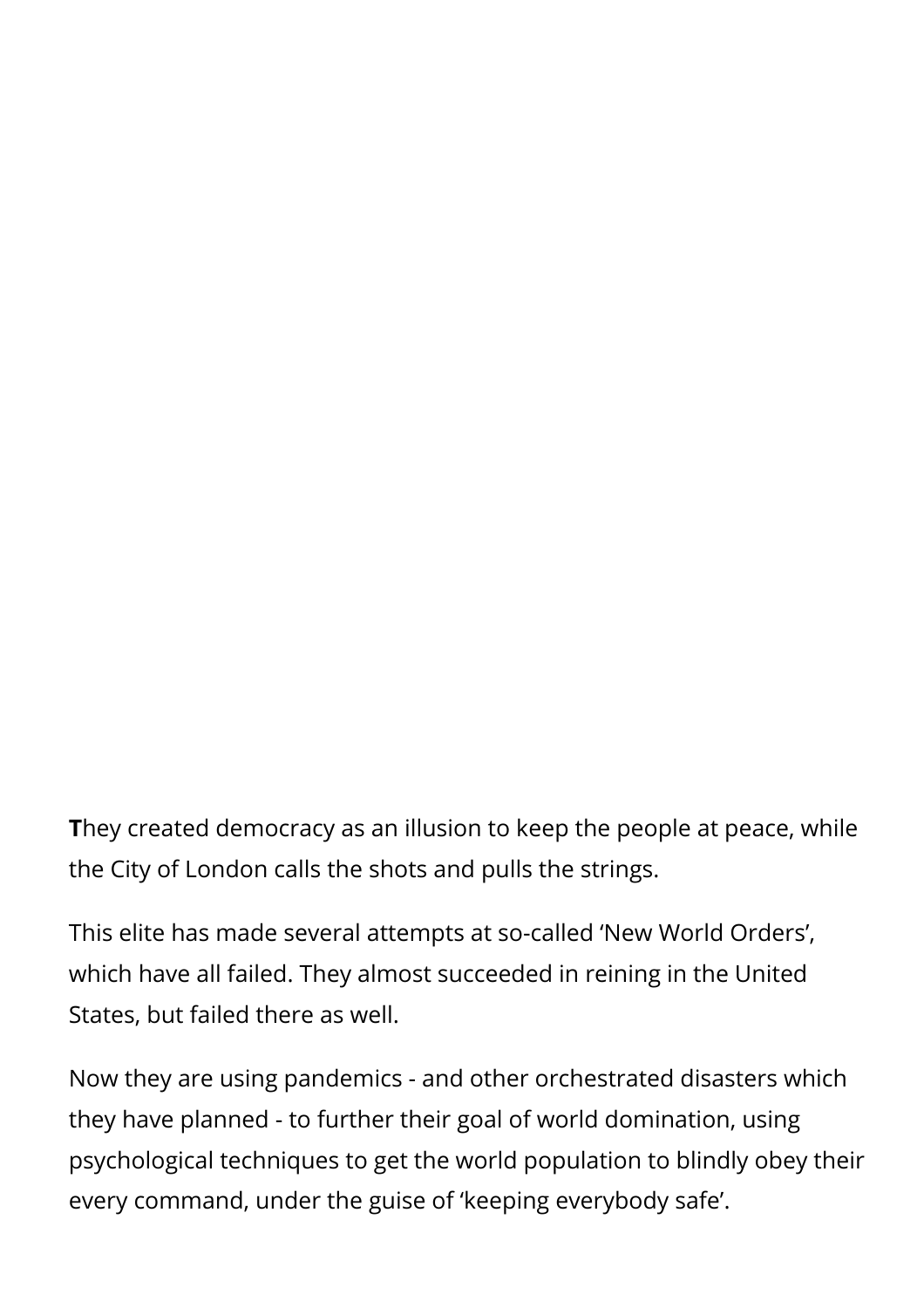#### Simply stated: they create a crisis and then offer the solution, which always brings more of their tyranny.

Mind control has for a long time been at the heart of their strategy. After three industrial revolutions, a fourth industrial revolution is now emerging that focuses on owning the minds of the people.

The deeper purpose of the vaccination programs is to edit the genome of humanity, and thus create a new trans-human race that will behave according to the desires of the oligarchs. Although this has always been the ultimate desire of tyrants in the past, only now does technology allow the genetic modification of humanity to become the perfect slaves.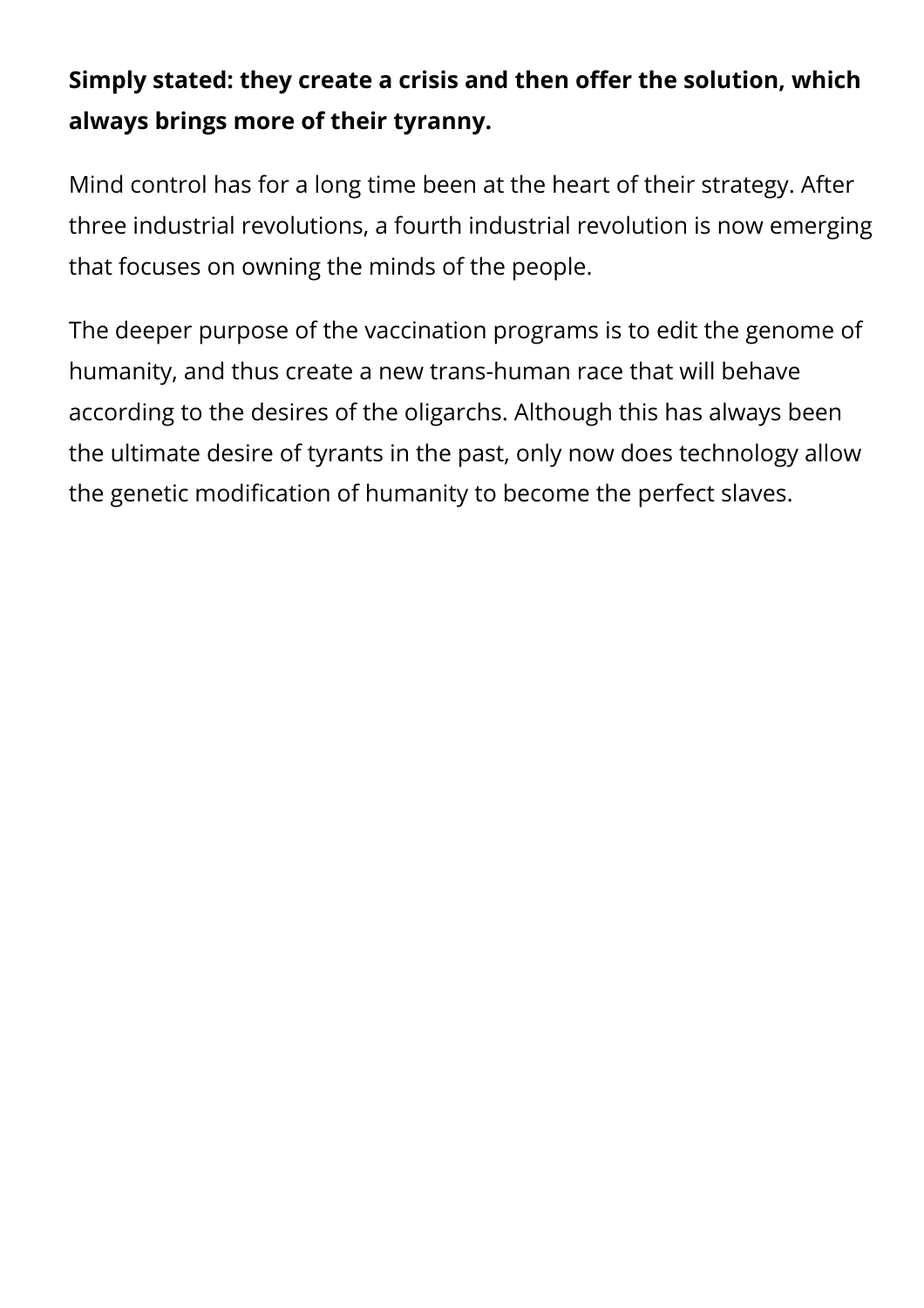#### Psychological Manipulation



In the second session of day 2 of the Grand Jury, we listen to Brian Gerrish, a former UK Royal Navy officer, specialized in the tracking of submarines, who is currently an investigative journalist and senior editor of the UK Column. He is joined by one of their expert researchers, Debbie Evans, who was a government advisor at the Department of Health for the UK.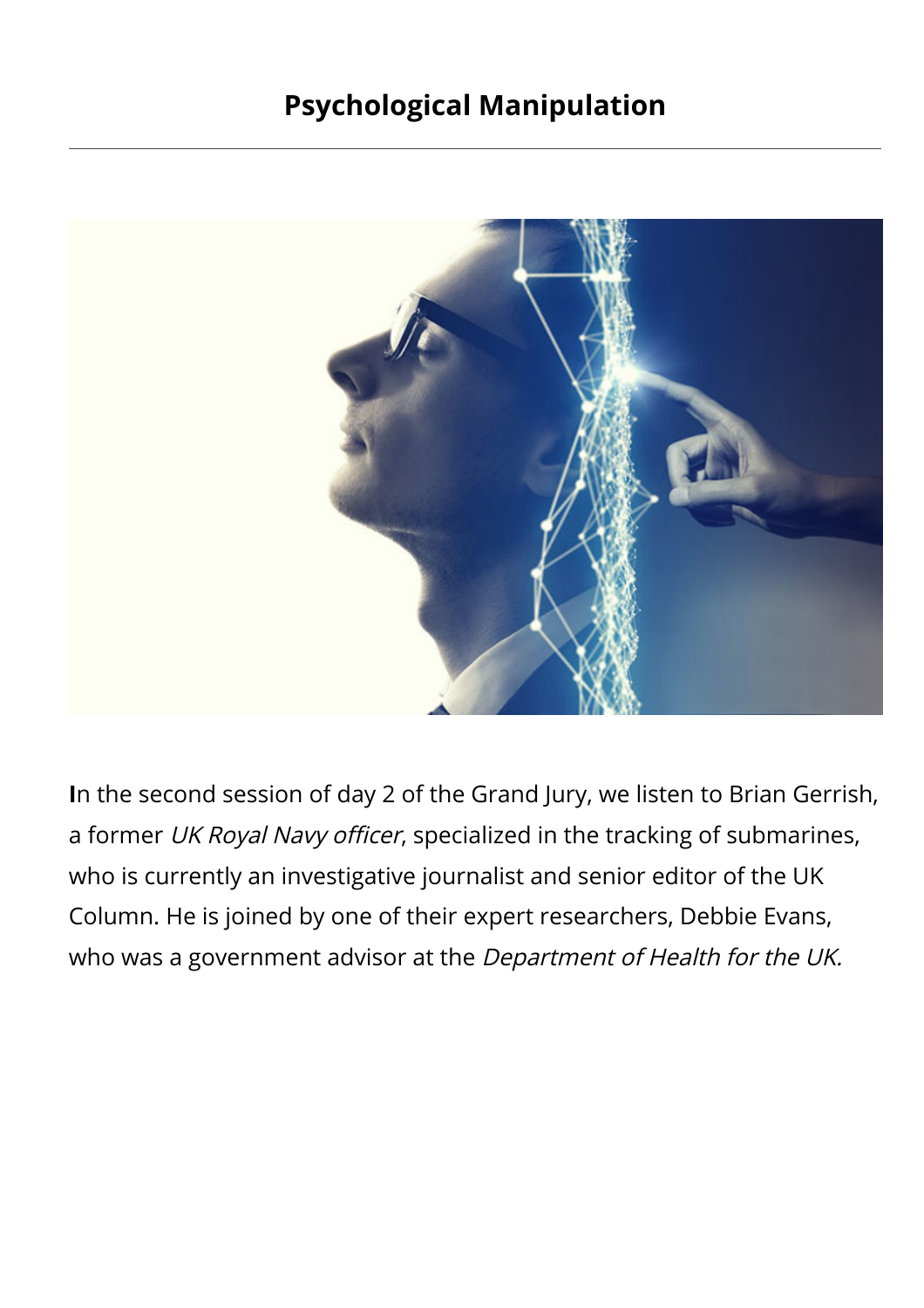These experts also reveal how the National Health Service has been infiltrated by financial 'change agents', who shift the focus from patients to profit. This was also done using psychological manipulation, that transformed the mindset of the NHS employees.

The evidence shows how the entire health system worldwide has been strategically infiltrated and transformed, to become a carousel for financial oligarchs to further enrich themselves and gain complete power over the population, not only in the UK, but in nations around the world.

The concept of Mental Hygiene was developed, promoting the idea that only people who submit to the mindsets of the financial criminal elite are considered mentally healthy, while those who disagree must be silenced and, if possible, eradicated.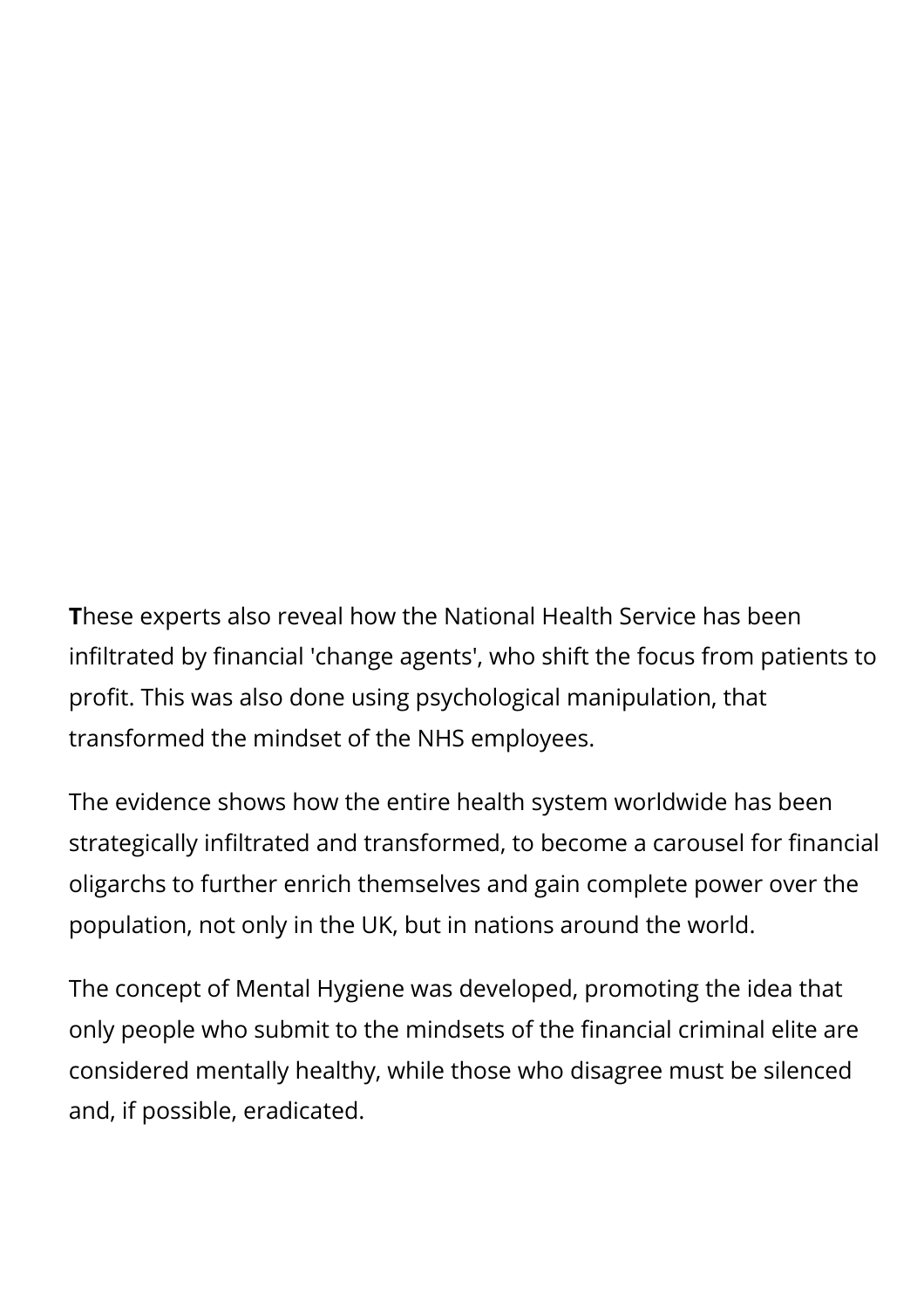#### The World Health Organization

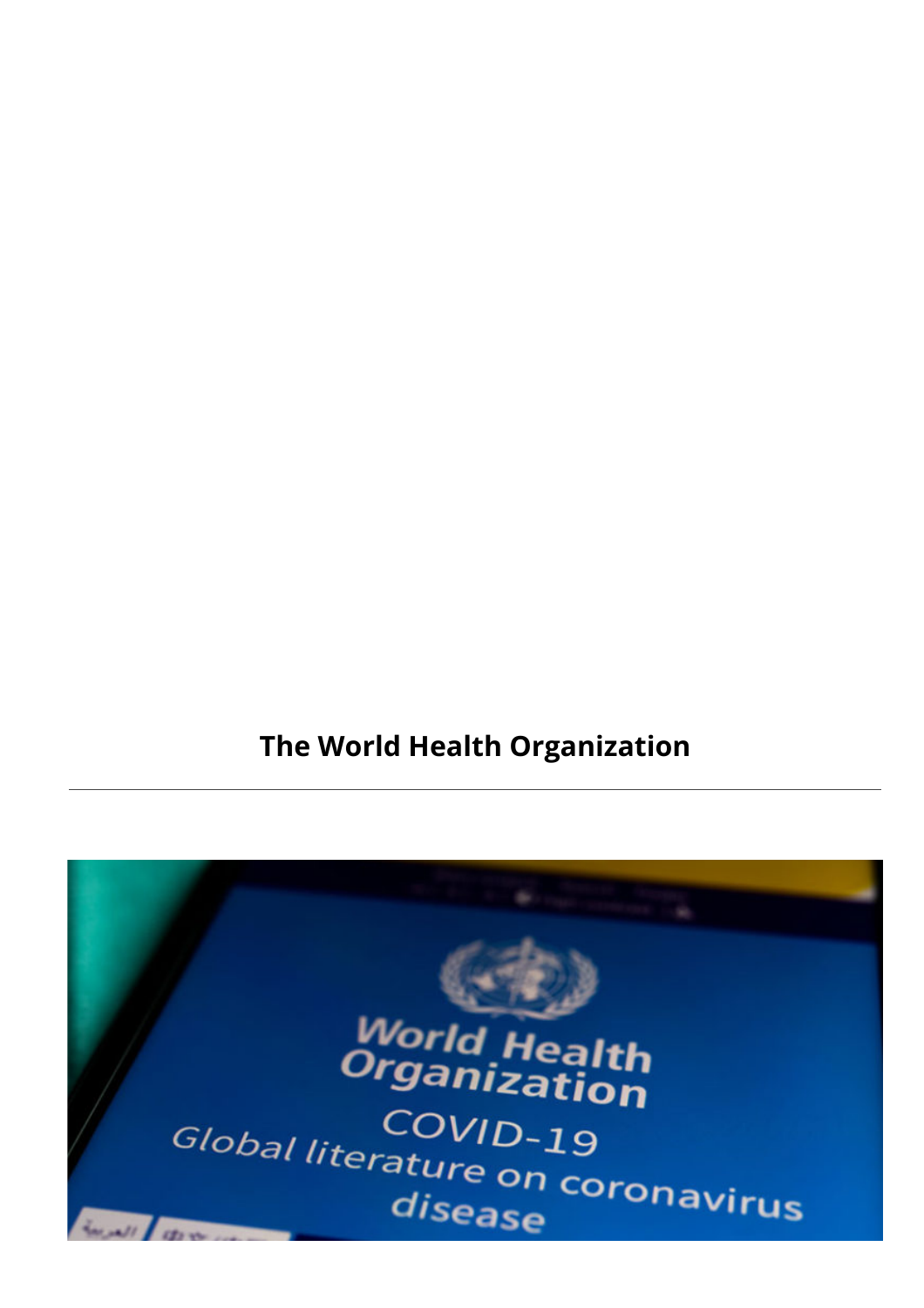

The next two expert witnesses are Dr. Silvia Behrendt and Dr. Astrid Stuckelberger, who held leading positions in the World Health Organization and the United Nations. They reveal how the WHO has strategically infiltrated all the nations of the world with the purpose of abolishing democracy and imposing its own tyranny on all members of humanity.

#### The WHO has its own 'constitution', a word carefully chosen with the purpose of replacing the constitutions of the nations.

The Member States - which is literally every nation of the world - are bound to unquestioning obedience to whatever the WHO says, effectively making it a one world government, operating entirely outside of national constitutions and any kind of democracy.

All this is done under the guise of 'healthcare'. International Health Regulations (referred to as IHR) were invented in order to pave the way for this worldwide tyranny. All they need to submit the world to their fingertips of control, is a method to declare a 'public health emergency of international concern', which can easily be done with fraudulent diagnostics. Dr. Behrendt reveals how there was no covid pandemic until a flawed PCR test was introduced that suddenly increased the so-called 'cases' 14-fold.

#### These WHO whistleblowers also expose how this totalitarian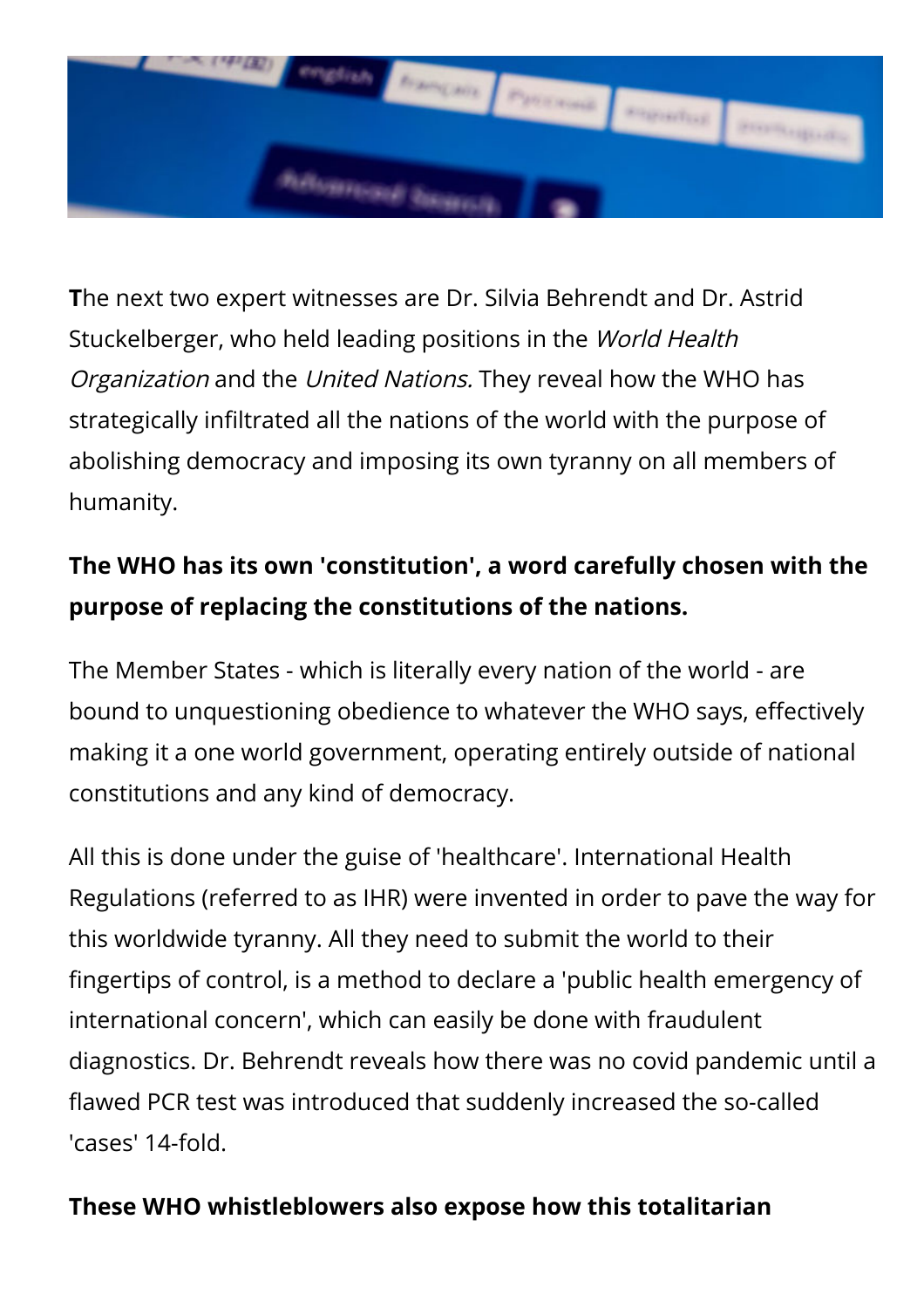### worldwide health system is entirely controlled by private corporations and private individuals, who use their vast financial resources to impose their own plans on the whole of humanity.

For example, in 2012, at the World Health Assembly, Bill Gates was declared as the leader of the global vaccine action plan 2012-2020, although he has no medical qualifications whatsoever, and according to his own words, is only into vaccines because of the astronomical financial gains. Gates also became the main financier of the WHO, effectively controlling it, which means the entire world is ruled by Bill Gates. Of course, Gates is in turn submitted to other, higher up financial entities, who use him to submit the world to their tyranny.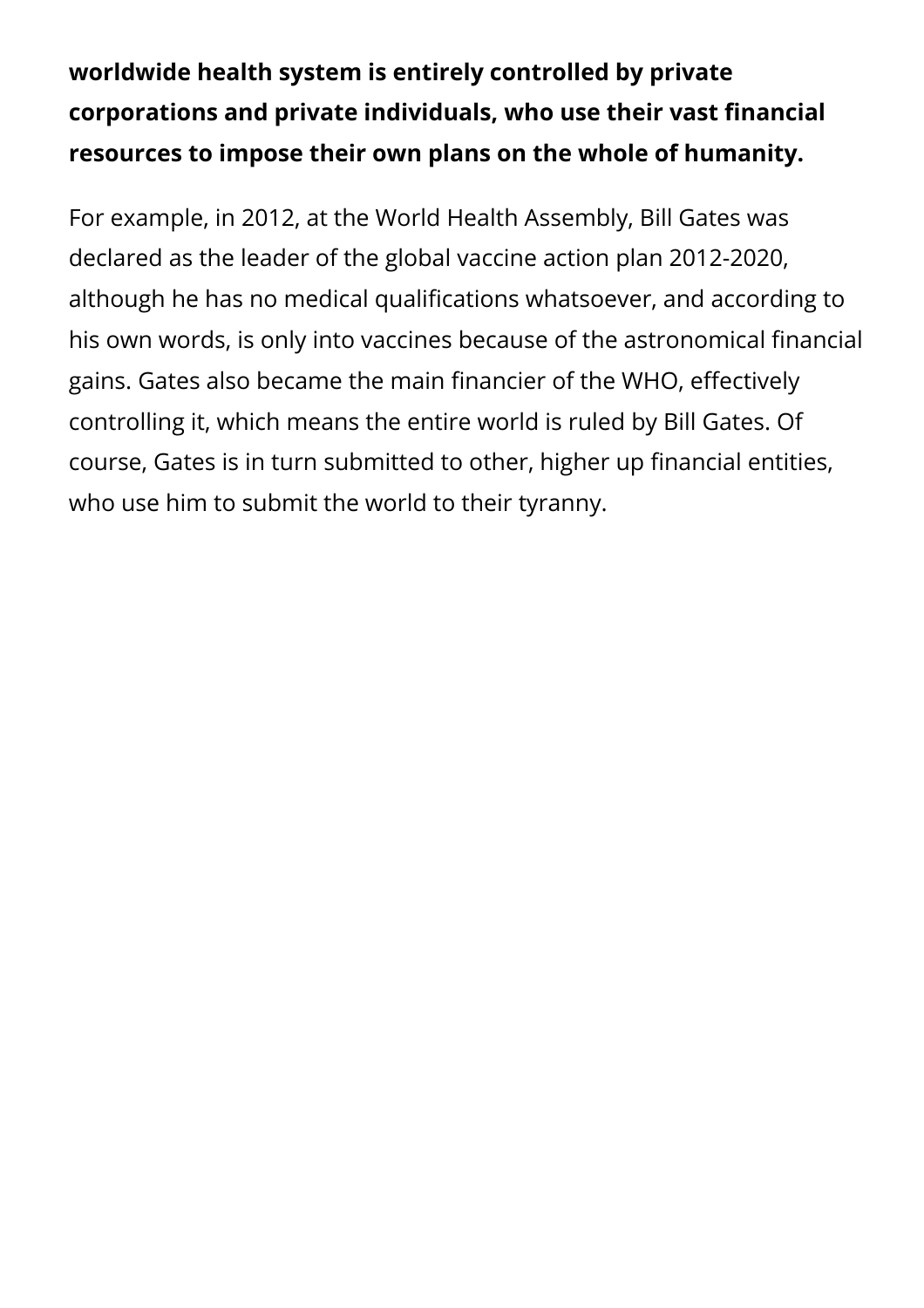#### Download the Grand Jury Evidence 1 now!

All the official documents and evidence that solidify these claims, plus much more information can be found in the Grand Jury Evidence 1, which can be downloaded for free.

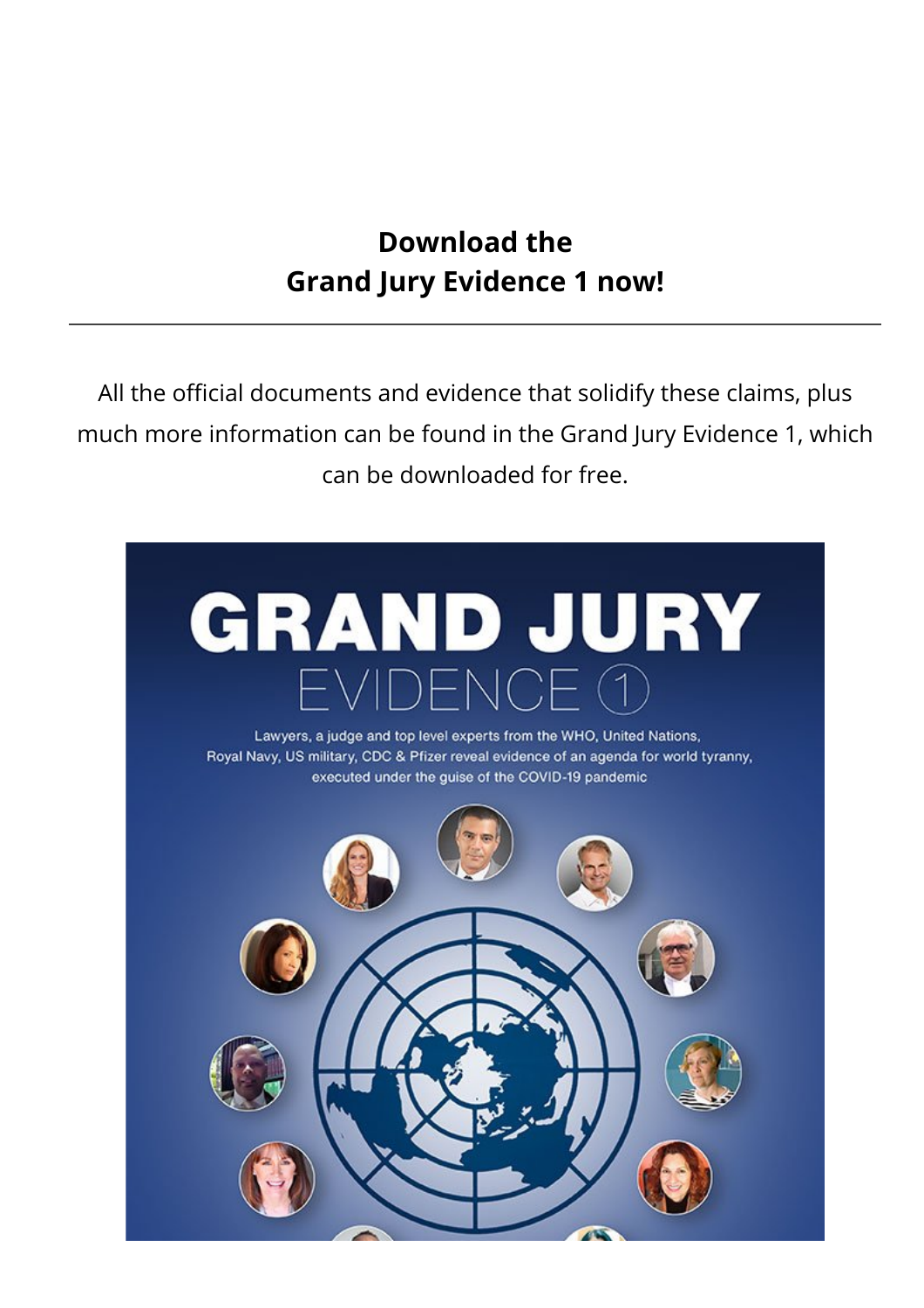

[DOWNLOA](https://stopworldcontrol.com/?p=31038)D HERE





#### Did you see these critical posts?



Lawyers & experts reveal evidence for world [dictatorship](https://stopworldcontrol.com/jury/) under the guise of [pandemics](https://stopworldcontrol.com/jury/)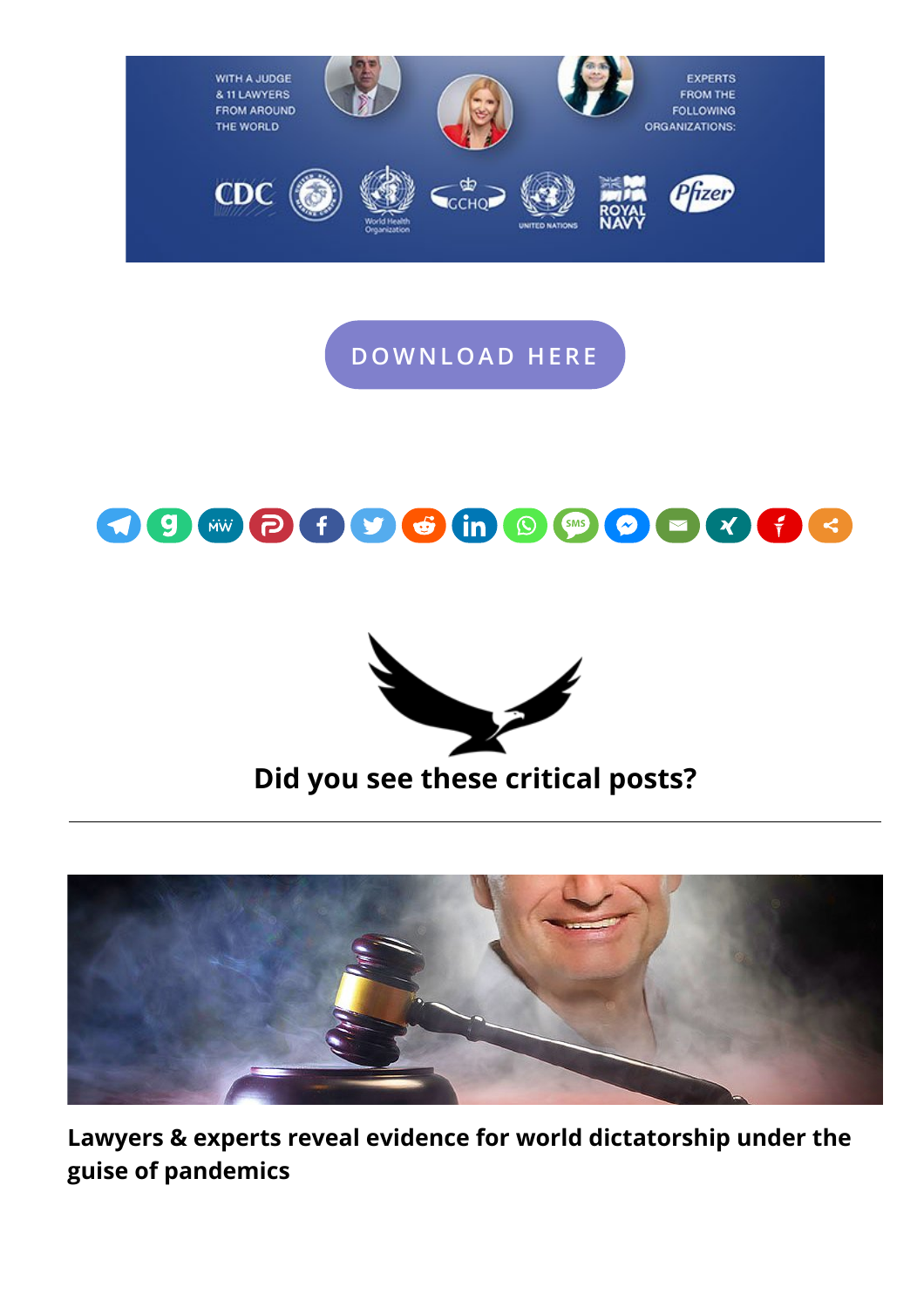

Dr. Simone Gold exposes [dangerous](https://stopworldcontrol.com/gold/) lies about pandemic



[Biophysicist](https://stopworldcontrol.com/cds/) Andreas Kalcker: Chlorine Dioxide is a 100% effective cure for [covid](https://stopworldcontrol.com/cds/)



Dr. Reiner [Fuellmich:](https://stopworldcontrol.com/fuellmich/) scientific evidence that covid is crime against [humanity](https://stopworldcontrol.com/fuellmich/)

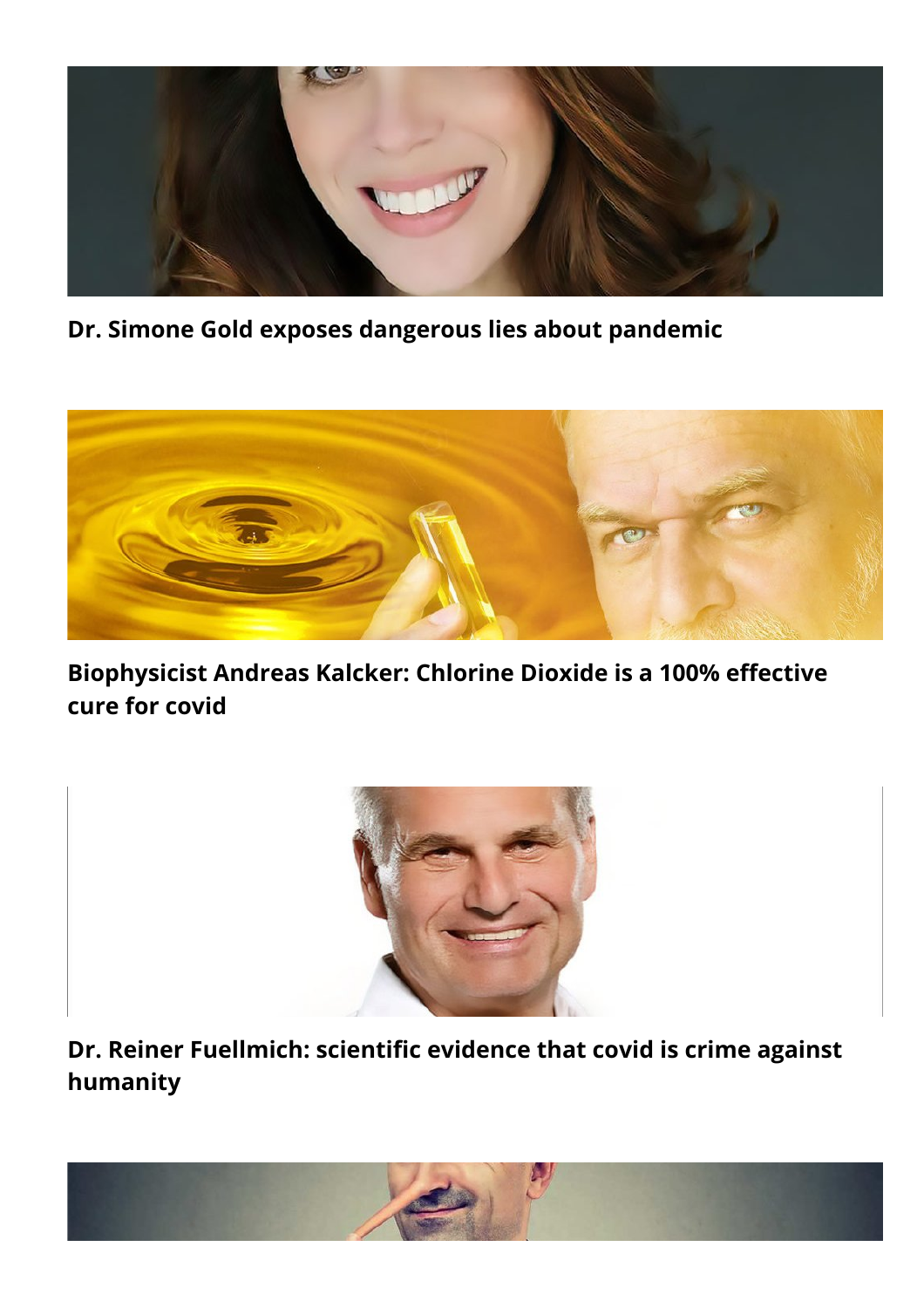

GLOBAL COVID FRAUD! [Evidence](https://stopworldcontrol.com/fraud/) that all the data is 100% false



CURES FOR [COVID-19](https://stopworldcontrol.com/cures/) – Revealed By World Leading Medical Experts



MASS MURDER by [government,](https://stopworldcontrol.com/director/) witnessed by funeral director John [O'Looney](https://stopworldcontrol.com/director/)

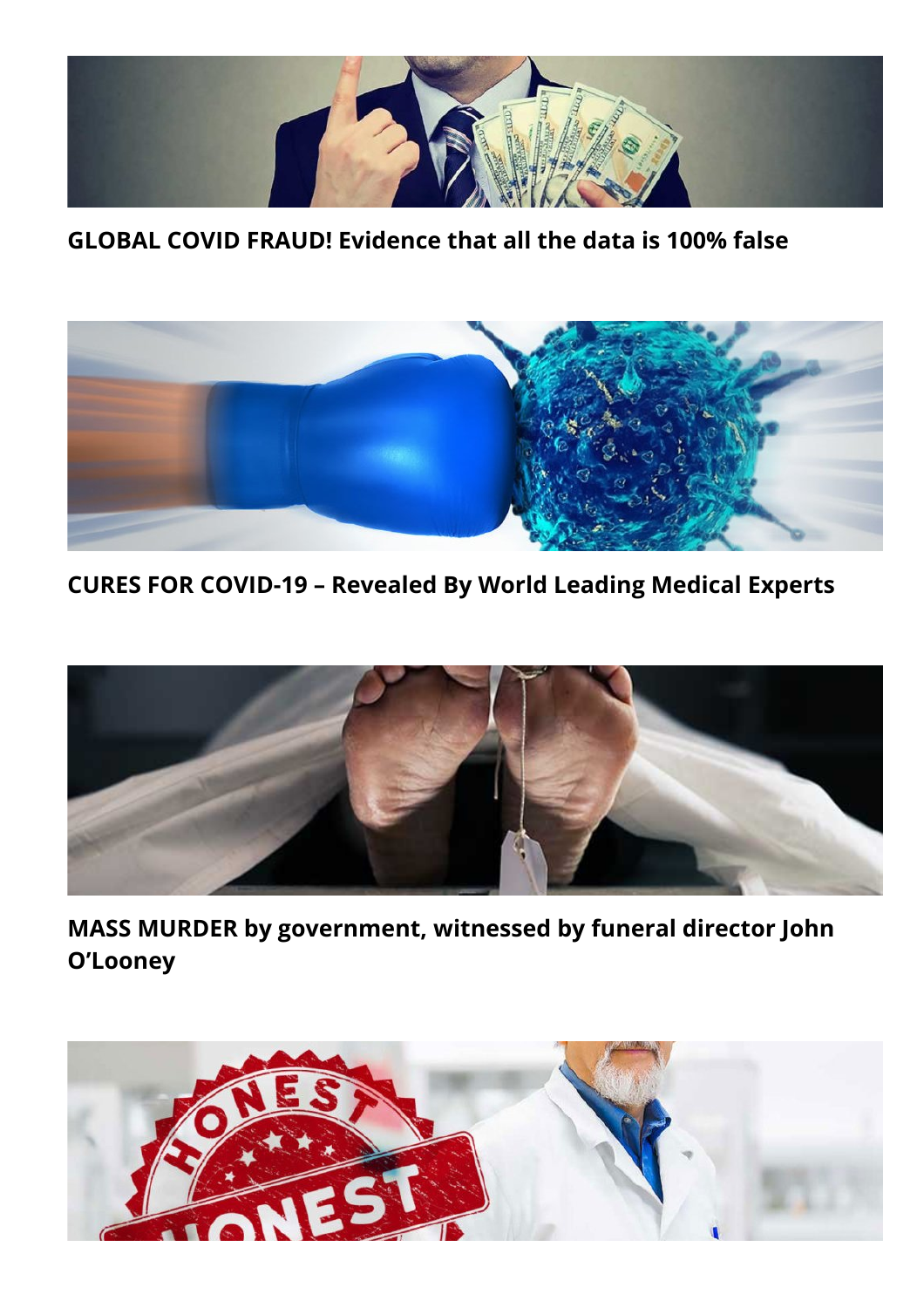

#### What do HONEST [scientists](https://stopworldcontrol.com/science/) say about covid-19?



Why are medical doctors [CENSORED](https://stopworldcontrol.com/censored/) and BANNED all over the world?